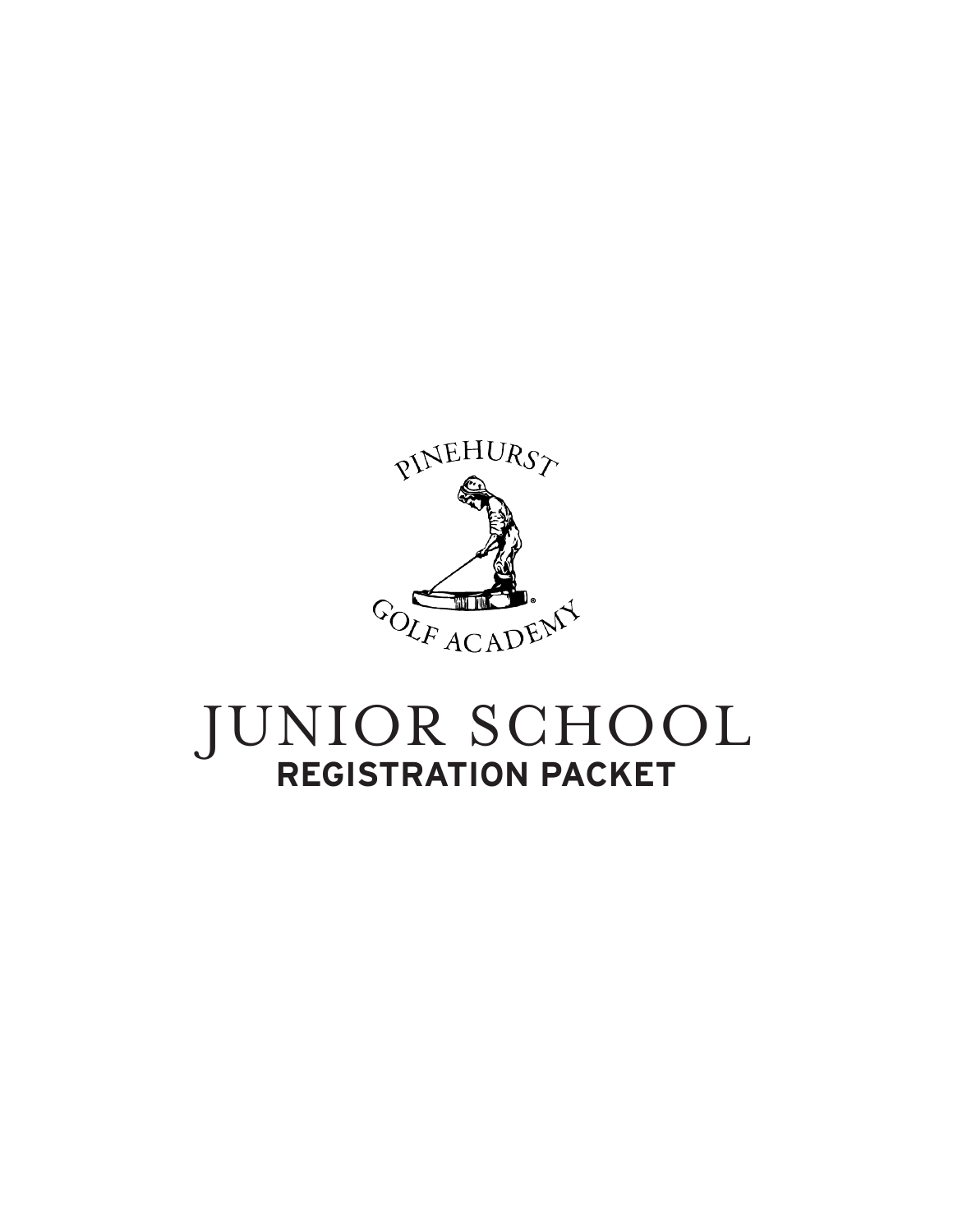

# TRANSPORTATION INFORMATION FORM

Please complete the following form regarding the student's arrival and departure from Pinehurst.

**Student Name**

**School Date Arrival Date**

|                                                     | Student will need an airport transfer arranged with the Pinehurst Transportation<br><b>Department.</b> Students typically depart from the Manor Inn for a flight from Raleigh-Durham.<br>Counselors will notify students of the departure schedule.                                                                        |
|-----------------------------------------------------|----------------------------------------------------------------------------------------------------------------------------------------------------------------------------------------------------------------------------------------------------------------------------------------------------------------------------|
| ___ Student will be picked up by (person) at (time) |                                                                                                                                                                                                                                                                                                                            |
|                                                     |                                                                                                                                                                                                                                                                                                                            |
|                                                     |                                                                                                                                                                                                                                                                                                                            |
|                                                     |                                                                                                                                                                                                                                                                                                                            |
|                                                     | Airline changes occurring after 5 p.m. on Friday must be directed to the Pinehurst Transportation<br>Department at 910.235.8465 or 800.487.4653 extension 7.                                                                                                                                                               |
| of each student they are to meet.                   | they will be wearing Pinehurst logo clothing. The counselors will have the names and flight information                                                                                                                                                                                                                    |
|                                                     | The transportation fee will be charged to the student's hotel room. The PGA will be coordinating these<br>transfers with the Transportation Department one week prior to the student's arrival. A PGA counselor<br>will be meeting students at their gates and/or baggage claim. Counselors will be easily identifiable as |
| <b>Pinehurst Transportation Department.</b>         | Student will be flying to an area airport and will need an airport transfer arranged with the                                                                                                                                                                                                                              |
| and $5$ p.m.                                        |                                                                                                                                                                                                                                                                                                                            |
|                                                     | representative of the Pinehurst Golf Academy (PGA) will be in the lobby of the Holly Inn between noon                                                                                                                                                                                                                      |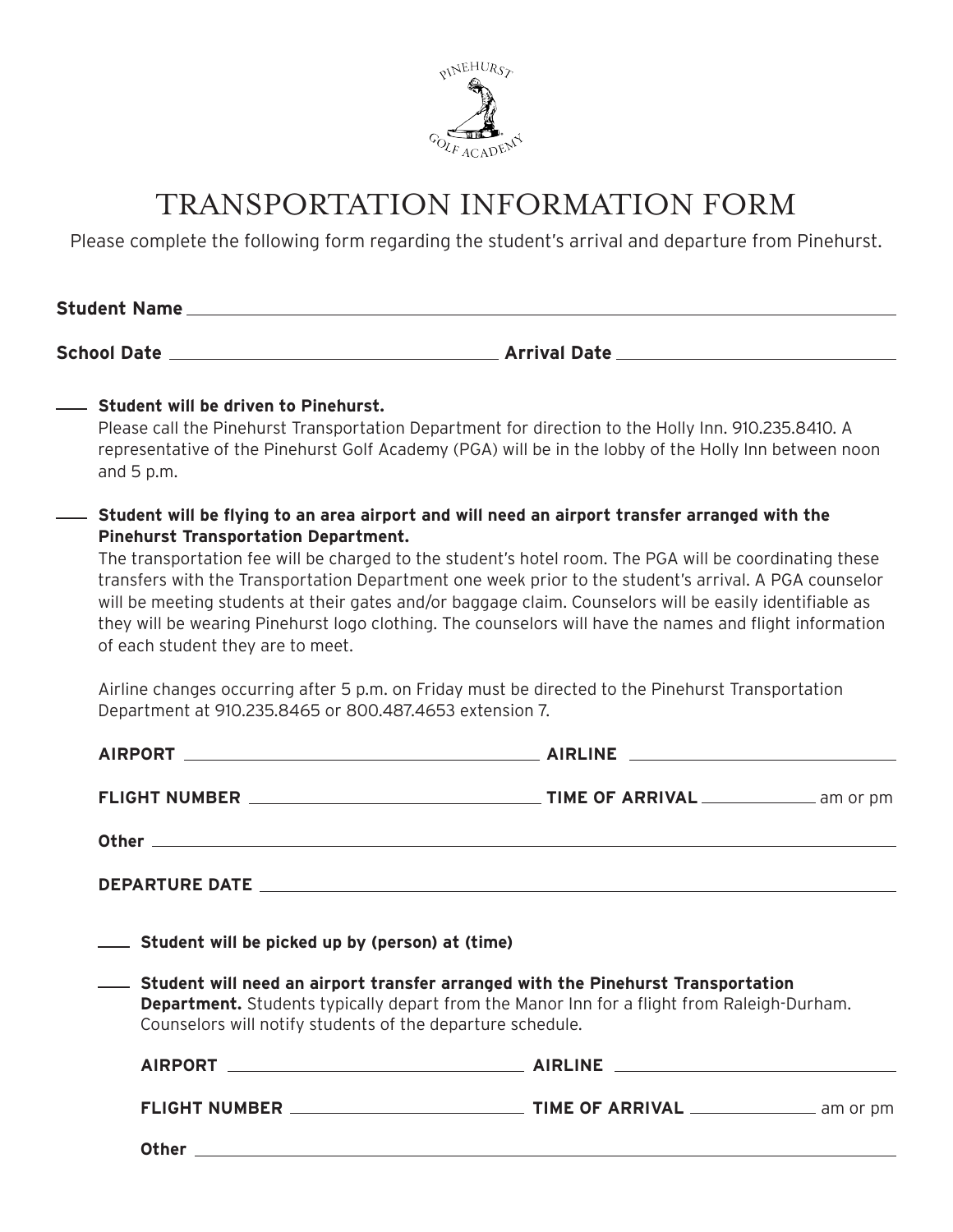

# JUNIOR SCHOOL INFORMATION FORM

Please complete and return to the PGA office two weeks prior to the student's arrival. PGA office hours are Monday through Friday from 8 a.m. to 5 p.m. If you should have any questions after office hours, please leave a voice mail message and your call will be returned as soon as possible.

| Physical limitations of which we should be aware ________________________________ |
|-----------------------------------------------------------------------------------|

### **PAYMENT INFORMATION**

Final payment is billed to the student's room the day of departure. The front desk staff at The Holly Inn handles this transaction. At this time, students will be responsible for incidental charges to their rooms (halfway house, Pro Shop purchases, telephone calls, etc.) Please indicate below how you would like to pay for the balance of the school. Balances may be paid by check, however, Resort policy requires all hotel guests to have a credit card on file.

| FINAL PAYMENT (check one) _____ credit card _____ member charge _____ personal check |  |
|--------------------------------------------------------------------------------------|--|
| <b>CREDIT CARD INFORMATION MUST BE COMPLETED</b>                                     |  |
|                                                                                      |  |
|                                                                                      |  |
|                                                                                      |  |
| <b>PINEHURST RESORT MEMBERS ONLY:</b>                                                |  |
|                                                                                      |  |
| Would you like final payment billed to your member number? YES NO                    |  |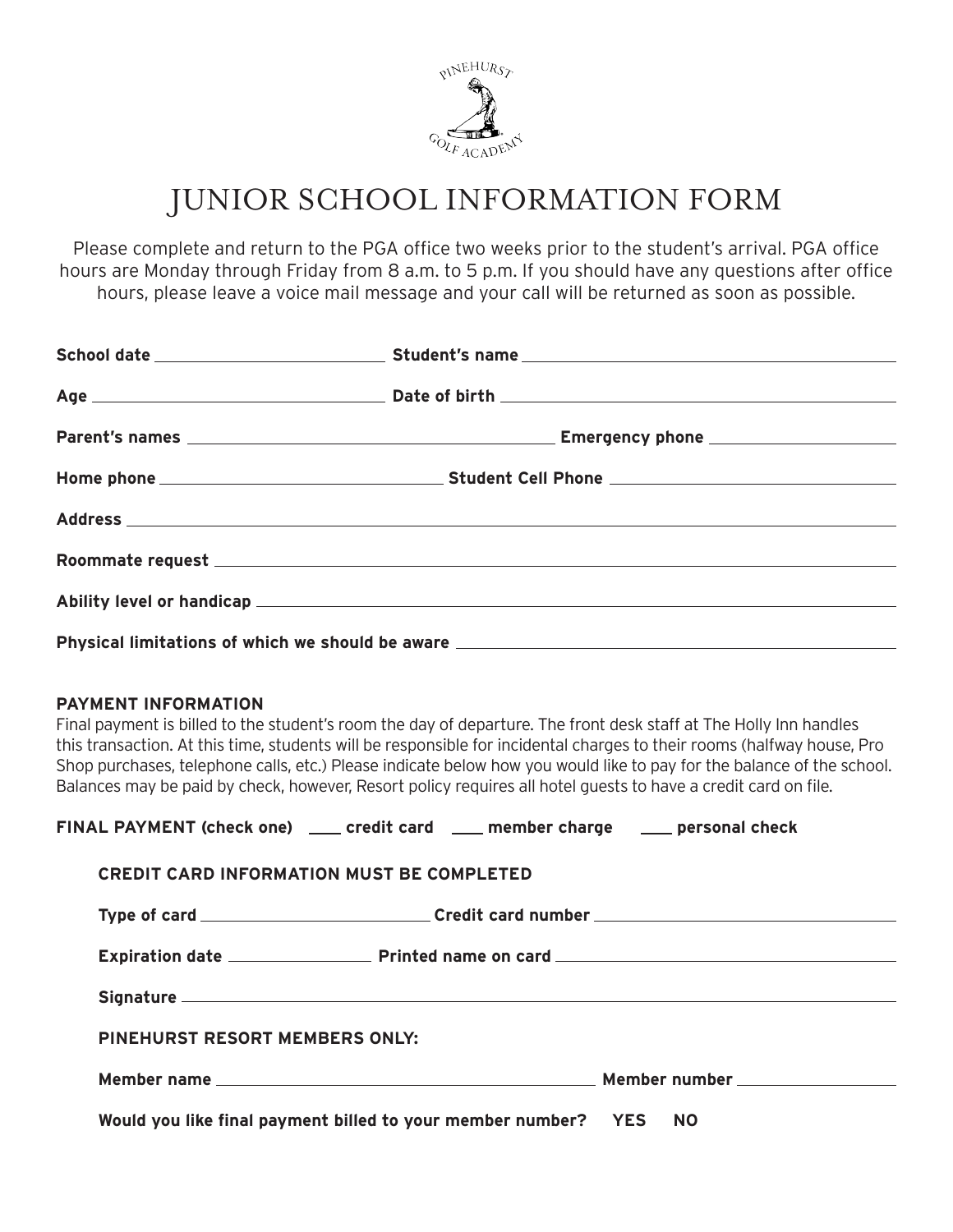

# JUNIOR SCHOOL CODE OF CONDUCT FORM

The following rules are to be adhered to by each student during his or her stay at the Pinehurst Junior Golf Academy:

- 1. No tobacco use.
- 2. No alcohol use.
- 3. No drug use.
- 4. No driving of golf carts or automobiles. All car keys are to be given to the camp counselor upon arrival.
- 5. Each student will be issued a room key for which they will be held responsible. Keys will be returned at the time of departure.
- 6. Students returning to their rooms during the day must be accompanied by a counselor.
- 7. After room checks are done, no student is permitted outside of his/her room.
- 8. No student is permitted in the fire escape unless an emergency situation demands it.
- 9. Although maid service will be provided on a daily basis, students who do not adequately maintain their rooms will be charge an additional clean-up fee.
- 10. Conduct of all students is expected to be fitting to young adults at all times.
- 11. Each student must abide by all instructions given by the staff.

We feel that this code of conduct is vital for the safety and well-being of each student and other resort guests. Failure to abide by these rules and expectations will result in expulsion from the school. Arrangements for an expelled student to return home will be made by the parents of the student and our staff.

### **Please sign and return this form at least two weeks prior to your arrival.**

| Student name |
|--------------|
|              |
|              |
|              |
|              |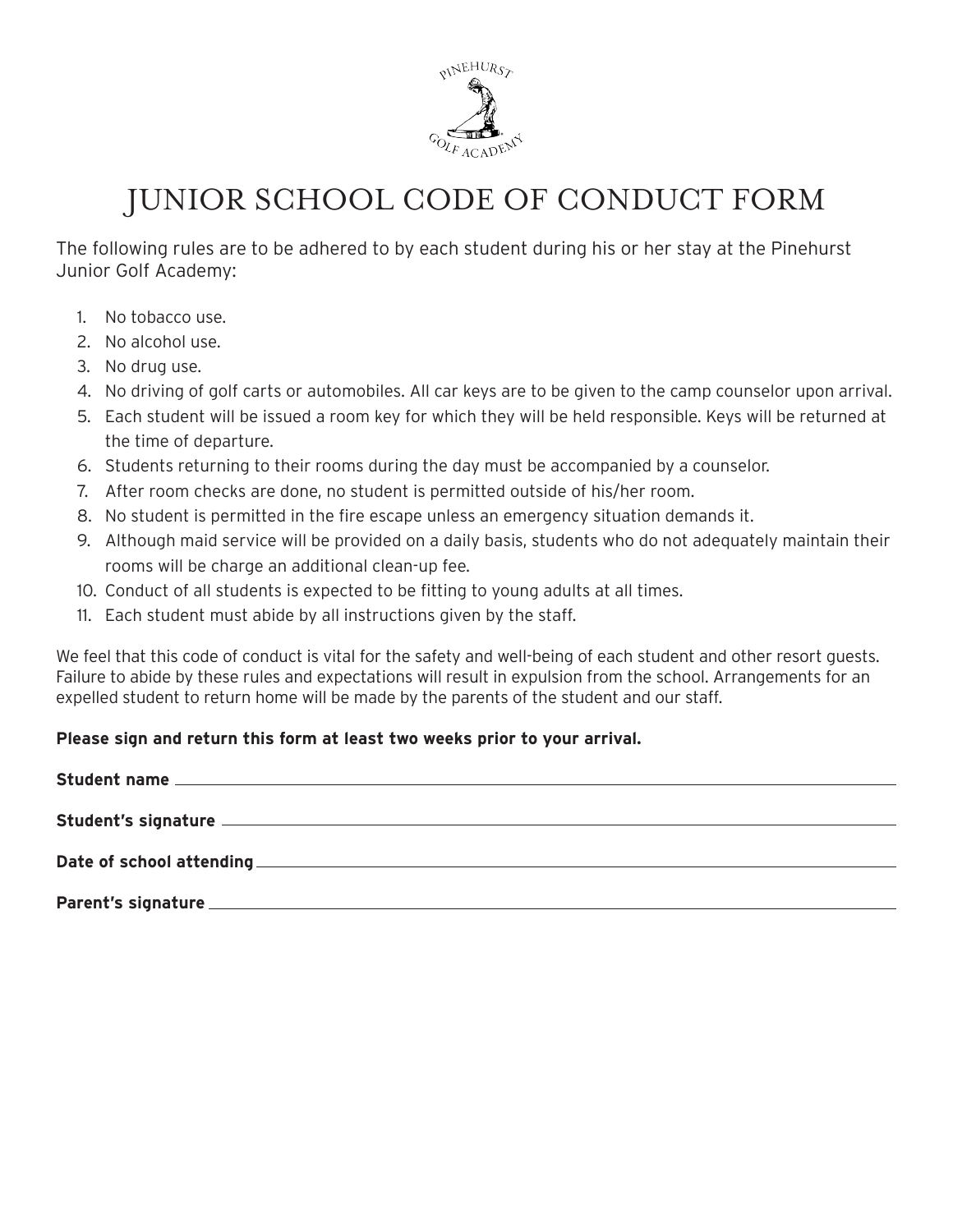

## JUNIOR SCHOOL MEDICAL RELEASE FORM

#### **CERTIFICATION OF PARENT OR GUARDIAN**

This authorization for emergency medical treatment must be completed before a student begins participation in the golf school.

#### **TO BE SIGNED BY PHYSICIAN**

This is to certify that the above student is free from infectious disease, is in good heath and able to participate in any physical activity.

| Physician signature | <b>MD</b> |
|---------------------|-----------|
|                     |           |

#### **TO BE SIGNED BY PARENT OR GUARDIAN**

I hereby release Pinehurst, LLC, it's committee members, the Pinehurst Junior Golf Academy, all its staff members and employees from any and all liability from accident(s) that might occur while my child is participating in the Pinehurst Junior Golf Academy. If my child is ill or injured and needs emergency care and I cannot be reached, contact a doctor or take him/her to the nearest hospital for emergency treatment. My signature indicates my permission to take the necessary action and administer treatment, and I agree to assume all responsibility and expenses incurred at such time.

#### **Signature of Parent or Guardian Date**

**Company name Policy number Relationship to applicant**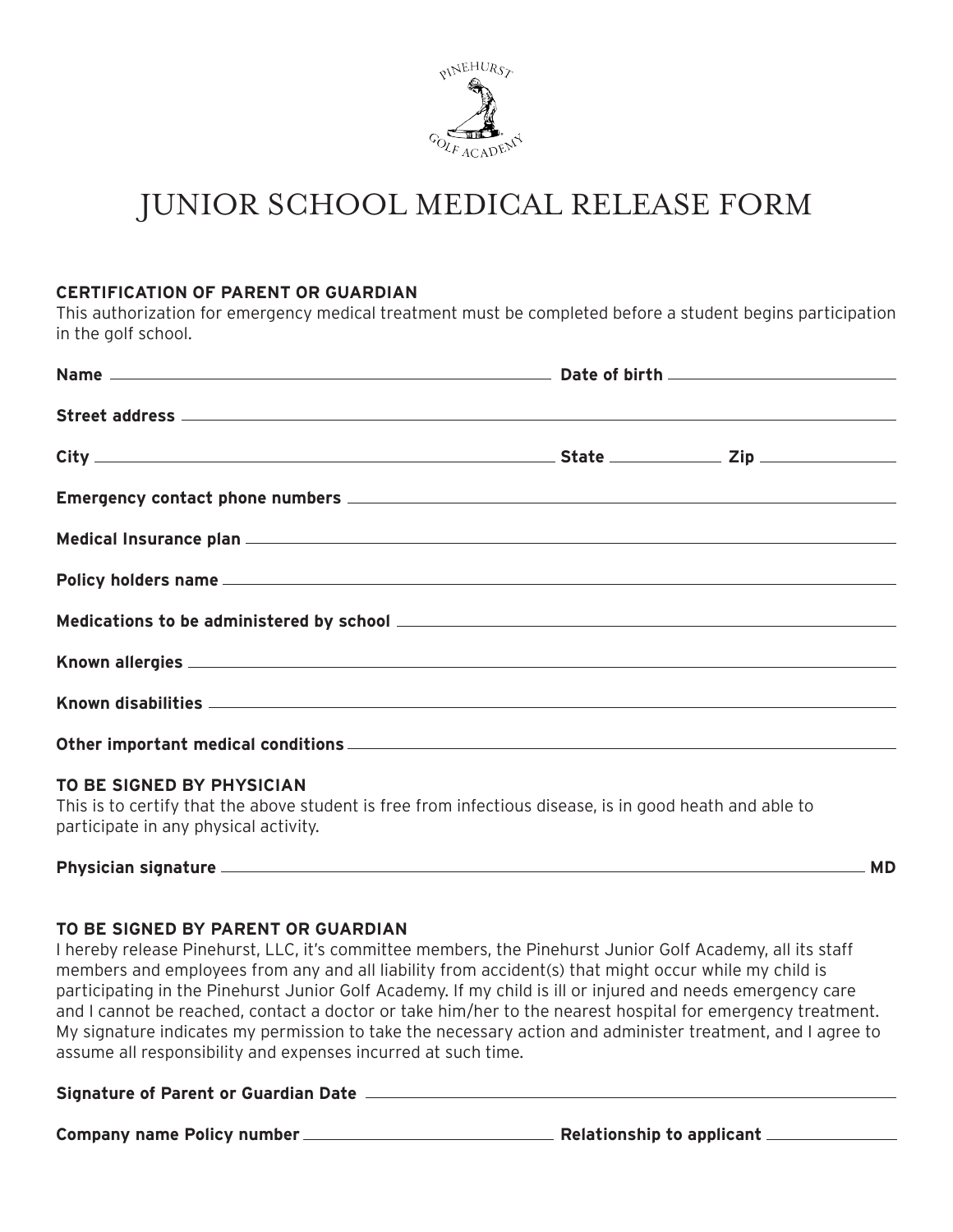

# JUNIOR SCHOOL SCHEDULE

#### **SUNDAY**

| $2 - 5$ p.m.          | Registration - Holly Inn Lobby    |
|-----------------------|-----------------------------------|
| <b>MONDAY</b>         |                                   |
| 7 a.m.                | Breakfast - Holly Inn Dining Room |
| 7:50 a.m.             | Transportation to main clubhouse  |
| 8 - 8:30 a.m.         | Opening - student questionnaire   |
|                       | / goal setting                    |
| 8:30 - 10 a.m.        | Full swing with video review and  |
|                       | TrackMan data                     |
| $10 - 10:15$ a.m.     | <b>Break</b>                      |
| 10:15 - 11:45 a.m.    | Chipping/pitching                 |
| 11:45 $a.m. - 1 p.m.$ | Lunch                             |
| 1 p.m.                | On-course practice                |
| 6 - 9 p.m.            | Dinner with group activity        |

#### **TUESDAY**

8 - 8:30 a.m. Opening - effective practice 8:30 - 10 a.m. Full swing with video review 10 - 10:15 a.m. Break 10:15 - 11:45 a.m. Putting with SAM PuttLab data 11:45 a.m. - 1 p.m. Lunch 1 p.m. **On-course practice** 6 - 9 p.m. Dinner with group activity

#### **WEDNESDAY**

| $8 - 8:30$ a.m.       | Opening - pre-shot and post-shot |
|-----------------------|----------------------------------|
|                       | discussion                       |
| $8:30 - 10$ a.m.      | Full swing with video review     |
| $10 - 10:15$ a.m.     | <b>Break</b>                     |
| $10:15 - 11:45$ a.m.  | <b>Bunker</b>                    |
| 11:45 $a.m. - 1 p.m.$ | Lunch                            |
| 1 p.m.                | Golf                             |
| $6 - 9$ p.m.          | Dinner with group activity       |
|                       |                                  |

#### **THURSDAY**

| 8 - 8:30 a.m.       | Opening - overview of day        |
|---------------------|----------------------------------|
| $8:30 - 10$ a.m.    | Full swing with video review and |
|                     | TrackMan Data                    |
| 10 - 10:15          | Break                            |
| 10:15 - 11:45 a.m.  | Short game review                |
| 11:45 a.m. - 1 p.m. | Lunch                            |
| 1 p.m.              | Golf                             |
| $6 - 9$ p.m.        | Dinner with group activity       |
|                     |                                  |

#### **FRIDAY**

| 8 - 10:15 a.m.      | Thistle Dhu / The Cradle challenge |
|---------------------|------------------------------------|
| 10:15 - 11:45 a.m.  | Full swing/short game situational  |
|                     | shot challenge                     |
| 11:45 a.m. - 1 p.m. | Closing banquet and awards         |
|                     | ceremony                           |
| 1 p.m.              | Depart Pinehurst                   |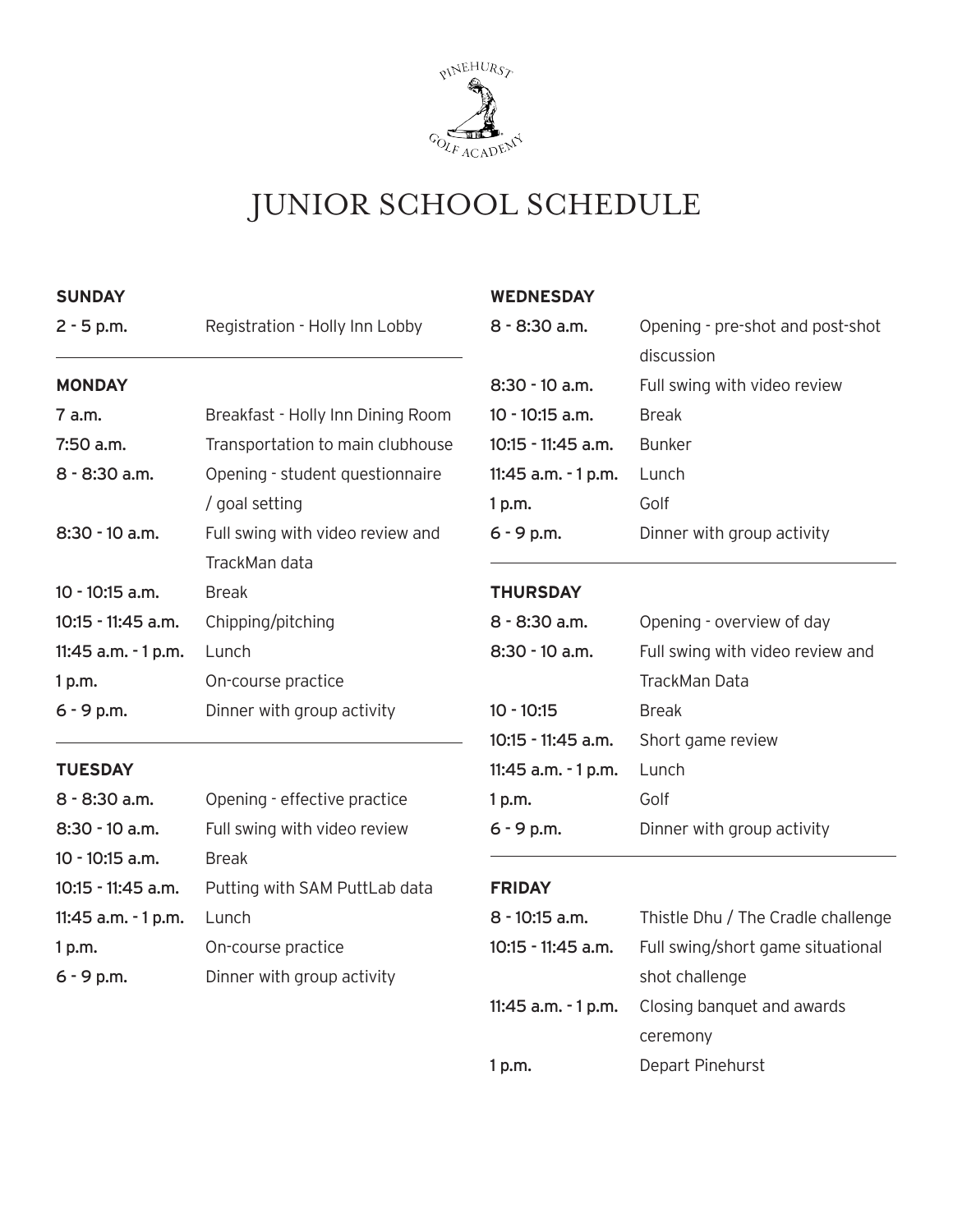

# ADVANCED JUNIOR SCHOOL SCHEDULE

#### **SUNDAY**

2 - 5 p.m. Registration - Holly Inn Lobby

#### **MONDAY**

| 7 a.m.                                     | Breakfast - Holly Inn Dining Room |
|--------------------------------------------|-----------------------------------|
| $7:50$ a.m.                                | Transportation to main clubhouse  |
| $8 - 8:30$ a.m.                            | Opening - student questionnaire   |
|                                            | / goal setting                    |
| $8:30 - 10$ a.m.                           | Full swing with video review and  |
|                                            | TrackMan data                     |
| $10 - 10:15$ a.m.                          | <b>Break</b>                      |
| 10:15 $\cdot$ 11:45 a.m. Chipping/pitching |                                   |
| 11:45 $a.m. - 1 p.m.$ Lunch                |                                   |
| 1 p.m.                                     | On-course practice                |
| $6 - 9$ p.m.                               | Dinner with group activity        |
|                                            |                                   |

#### **TUESDAY**

| 8 - 8:30 a.m.             | Opening - effective practice for high            |
|---------------------------|--------------------------------------------------|
|                           | level competition                                |
| $8:30 - 10$ a.m.          | Full swing with video review                     |
| $10 - 10:15$ a.m.         | <b>Break</b>                                     |
|                           | 10:15 - 11:45 a.m. Putting with SAM PuttLab data |
| 11:45 a.m. - 1 p.m. Lunch |                                                  |
| 1 p.m.                    | On-course practice                               |
| $6 - 9$ p.m.              | Dinner with group activity                       |

### **WEDNESDAY**

| $8 - 8:30$ a.m.             | Opening - pre-shot and post-shot |  |
|-----------------------------|----------------------------------|--|
|                             | routines of top competitors      |  |
| $8:30 - 10$ a.m.            | Full swing with video review     |  |
| $10 - 10:15$ a.m.           | <b>Break</b>                     |  |
| $10:15 - 11:45$ a.m.        | <b>Bunker</b>                    |  |
| 11:45 $a.m. - 1 p.m.$ Lunch |                                  |  |
| 1 p.m.                      | Golf                             |  |
| $6 - 9$ p.m.                | Dinner with group activity       |  |
|                             |                                  |  |

### **THURSDAY**

| 8 - 8:30 a.m.               | Opening - Preparing for college golf |  |
|-----------------------------|--------------------------------------|--|
| $8:30 - 10$ a.m.            | Full swing with video review and     |  |
|                             | TrackMan Data                        |  |
| $10 - 10:15$                | Break                                |  |
|                             | 10:15 - 11:45 a.m. Short game review |  |
| 11:45 $a.m. - 1 p.m.$ Lunch |                                      |  |
| 1 $p.m.$                    | Golf                                 |  |
| $6 - 9$ p.m.                | Dinner with group activity           |  |
|                             |                                      |  |

### **FRIDAY**

| 8 - 10:15 a.m. | Thistle Dhu / The Cradle challenge                   |  |
|----------------|------------------------------------------------------|--|
|                | 10:15 - 11:45 a.m. Full swing/short game situational |  |
|                | shot challenge                                       |  |
|                | 11:45 a.m. - 1 p.m. Closing banquet and awards       |  |
|                | ceremony                                             |  |
| 1 p.m.         | Depart Pinehurst                                     |  |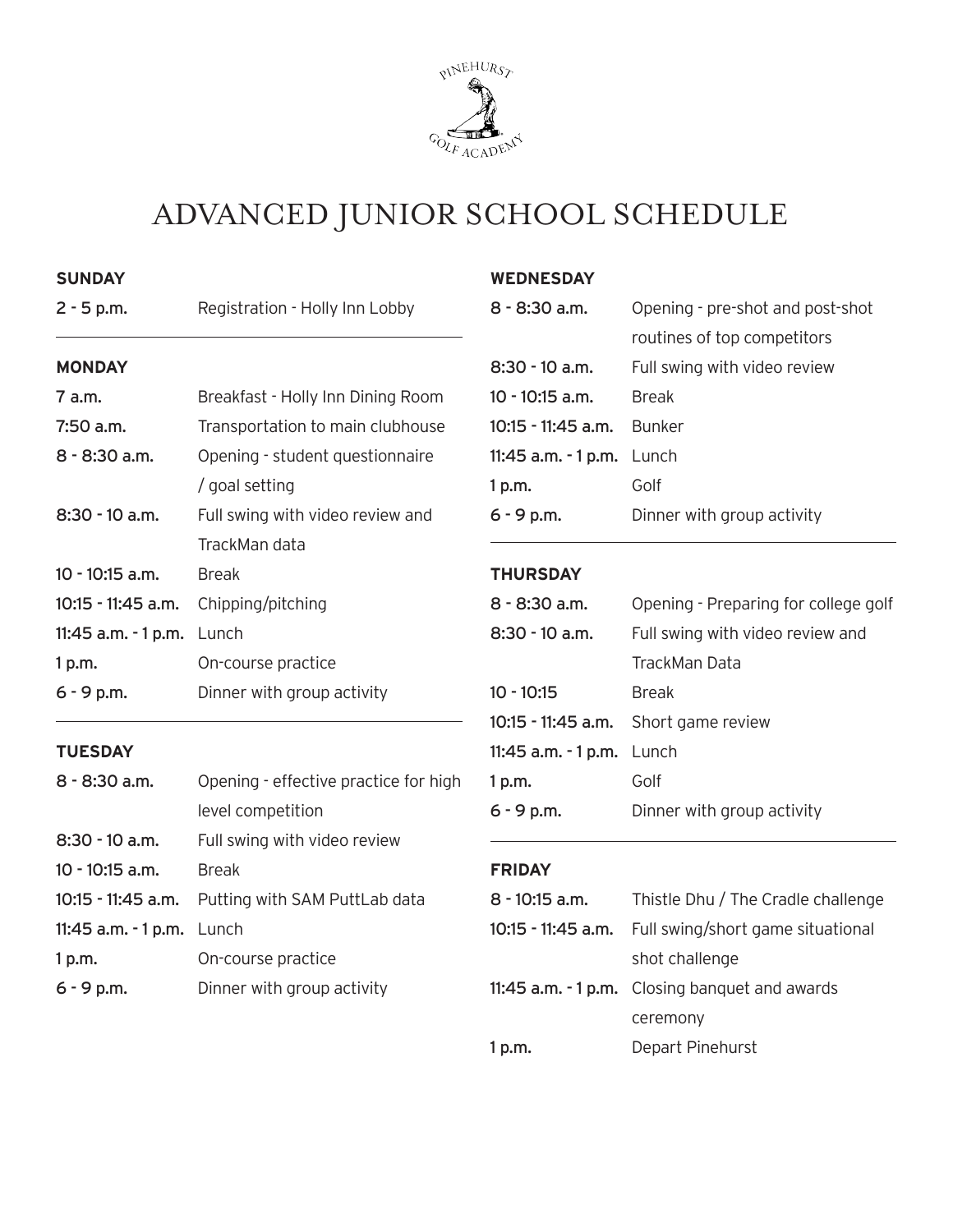

# JUNIOR SCHOOLS FACT SHEET

**REGISTRATION** will be held from noon - 5 p.m. on Sunday in the lobby of The Holly Inn. Students will be given their PGA materials and room assignments at this time.

### **OPENING AND CLOSING BANQUETS**

Students will meet their instructors, counselors and fellow participants at the opening banquet on Sunday night. Students will need to be dressed in their banquet attire by 6:15 p.m. on Sunday. Young men MUST wear a sport coat and tie while young ladies must wear appropriate evening attire.

### **MEALS**

Breakfast, lunch and dinner will be served buffet style with students and counselors eating all meals together on a set schedule. Sunday evening's banquet will be the first meal on the student's package.

### **DRESS AND ATTIRE**

Students will need at least seven sets of golf clothes. Shirts with collars and golf length shorts (our dress code does not allow short shorts or short skorts) are appropriate golf attire. Students are required to bring their own clubs and all necessary equipment. Students should bring golf balls with which to play each afternoon's round. Students may wear tennis shoes in place of golf shoes.

**CLUB STORAGE** will be provided at the Main Clubhouse. Please attach the PGA tag to your clubs. This tag will be provided in your registration materials. On Sunday afternoon students will be taking their clubs to the Main Clubhouse. Students unaccompanied by parents will be able to call resort transportation vans to ride from the Manor Inn to the Main Clubhouse.

#### **SHOPPING**

PGA Students will be given a 15% discount on all full-price merchandise purchased in the resort shops. Please let a sales attendant know that you are a golf school student when a purchase is being made. Students will be allowed to make charges to their rooms as they are resort guests. Students may also pay cash or use a credit card.

### **ROOMS**

Students will be rooming with ONE other PGA student in the Holly Inn. While all efforts will be made to accommodate students staying in a room close to another room, these requests cannot be guaranteed. Students' rooms will be cleaned on a daily basis by the resort's cleaning service. Students will be charged an extra fee for rooms which are not adequately maintained. Students will also be responsible for damages which occur to their rooms.

### **TRANSPORTATION**

Complimentary shuttle service is provided throughout the resort. Students will be accompanied by a counselor on this service other than Sunday afternoon registration hours. Transportation is available to and from the Raleigh Durham Airport for a fee. Please indicate on the enclosed sheets how your son or daughter will be arriving and departing from the PGA. The PGA staff will be coordinating airport pick-ups and departures with the Transportation Department the week prior to your child's golf school. At this time we will be coordinating a counselor to be on these trips. Contacting us by fax or phone one week out is a mandatory requirement. Should a change occur after 5 p.m. on Friday please contact the Transportation Department directly, 800.487.4653 (ext. 7). 48 hours advance notice is required for reservations.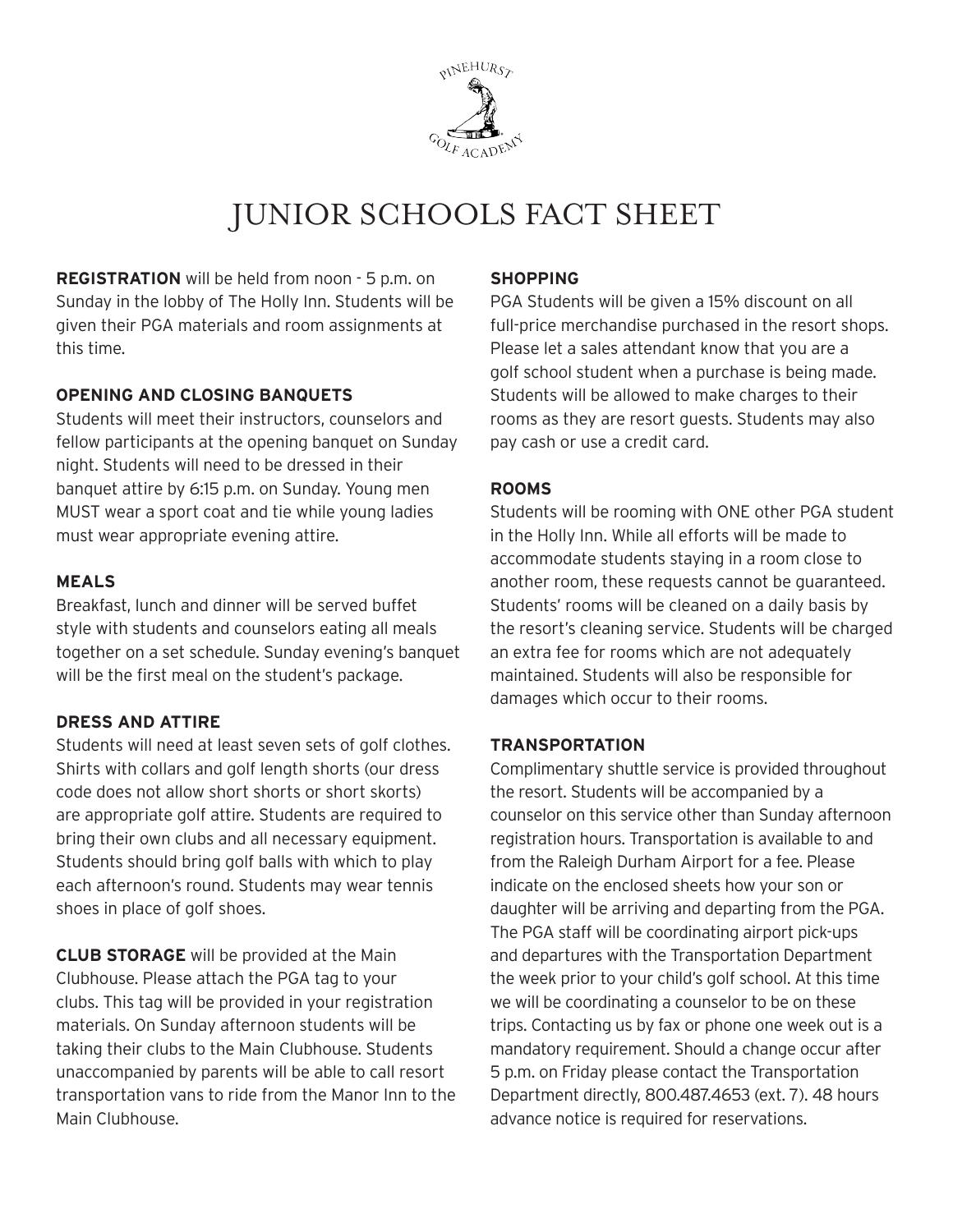

# JUNIOR SCHOOLS FACT SHEET

### **FINAL PAYMENT**

Final payment for the school is due the day of departure. Parents accompanying students to the resort may make arrangements for final payment with the front desk staff of the Holly Inn. All other parents should complete the enclosed information sheet informing our staff how final payment will be made.

### **MAIL AND PHONE CALLS**

Students may be contacted in their rooms at night after 8 p.m. by calling the switchboard operator at 910.295.6811 and asking for the student's room. A message may be left in the PGA office Monday - Friday from 8 a.m. - 5 p.m. All mail should be addressed to:

> Holly Inn (name of the golf school student) P.O. Box 4000, Pinehurst, NC 28374

### **REGISTRATION and CANCELLATION**

To reserve a space in our school, please call 866.291.4427. A credit card deposit of \$300 is required. Cancellations up to 21 days prior forfeit deposit. Transfers to another school are considered a cancellation.

**Preferred Arrival Time - Sunday noon - 5p.m. Preferred Departure Time - Saturday before noon** 

#### **IMPORTANT PHONE NUMBERS**

Golf Academy School 866.291.4427, 910.235.8137 Dining Reservations 910.235.8434 Main Hotel & Front Desk 910.235.8166 Fax 910.295.6811 Tee Time Reservations 800.487.4653 ext. 5 Transportation Department 800.487.4653 (ext. 7), 910.235.8410 Spa Reservations 910.235.8320

Guest Services Desk 910.235.8415

#### **AVERAGE TEMPERATURES**

| AVG.<br>HI | AVG.<br>LO |
|------------|------------|
| 55         | 34         |
| 57         | 34         |
| 66         | 40         |
| 75         | 48         |
| 82         | 56         |
| 89         | 64         |
| 91         | 68         |
| 90         | 67         |
| 84         | 63         |
| 75         | 50         |
| 64         | 40         |
| 55         | 34         |
|            |            |

### **THE PINEHURST GOLF ACADEMY**

Pinehurst, LLC. PO Box 4000, Pinehurst, NC 28374 Direct: 910.235.8137 • 866.291.4427 Fax: 910.235.8166